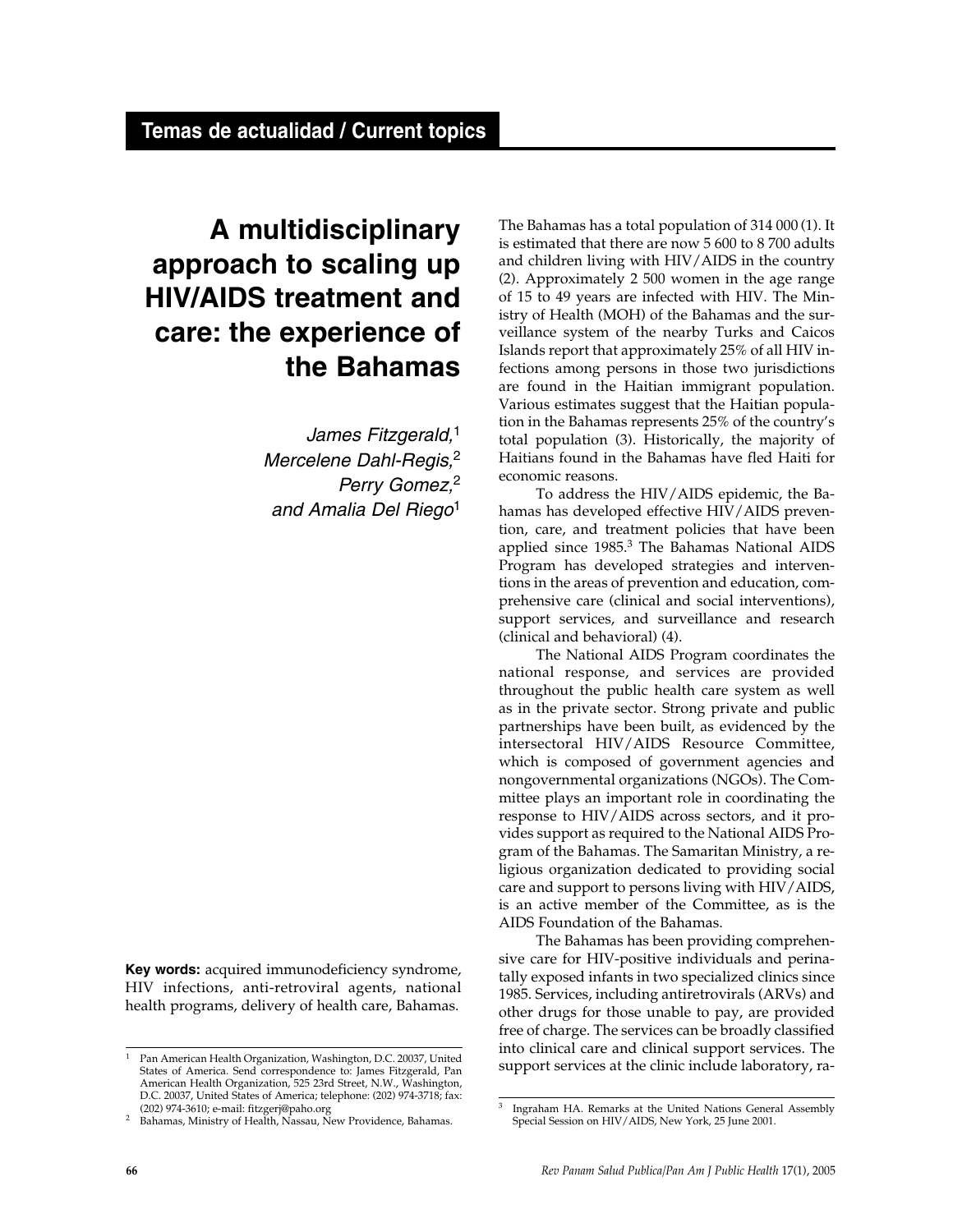diology, pharmacy, and counseling; through home visits there is patient and family education, nutrition support, surveillance, and contact tracing.

The Bahamas program for the prevention of HIV transmission from mother to child was initiated in 1995. That program has seen a significant reduction in the rate of HIV transmission from HIVinfected mothers to their newborn children, from 28% in 1995 to 3% in 2002. From 1993 to 2002 there was a 38% decline in HIV prevalence among pregnant women. Using public funding, in 1998 the Bahamas MOH initiated limited ARV therapy for children. The range of policies applied by the Bahamas contributed to an 89% reduction in AIDSrelated deaths among children between 1994 and 2002, and an overall 56% reduction in AIDS-related deaths in both adults and children during the same period.

In a December 2000 report on the price of HIV/AIDS medicines, the Doctors without Borders group reported that the yearly ARV treatment cost in the United States ranged from US\$ 10 000 to US\$ 15 000 per patient, while the annual gross domestic product per capita in developing countries ranged from US\$ 140 to US\$ 6 190 (5). Given those high ARV prices, competing demands, and limited resources that they had, developing countries struggled to make allocations for ARV therapy in their national health budgets.

In June 2002, Caribbean countries successfully completed a round of negotiations with researchbased manufacturers of branded ARVs through the World Health Organization (WHO) and the Joint United Nations Programme on HIV/AIDS (UNAIDS) Accelerated Access Initiative (AAI) (6, 7). The negotiations were the culmination of a lengthy process involving a series of consultations among countries of the Caribbean Community (CARICOM), with technical support from WHO, UNAIDS, and the Pan American Health Organization (PAHO). These negotiations resulted in the production of a reference document that reviewed the status of HIV/AIDS care and treatment in the Caribbean and that also proposed a logical framework of activities to be developed and implemented at the regional (Caribbean) level to support in-country scale-up processes throughout the Caribbean Community (8).

Following the negotiations, however, few Caribbean countries found themselves in a position to readily take advantage of the negotiated ARV prices. A number of the countries indicated that the prices through the AAI were still too high to make treatment programs affordable, and others indicated that national treatment programs were not sufficiently developed to provide ARV treatment. The countries recognized that considerable effort would have to be made to develop health infrastructure and resources in order to deliver care and treatment to people living with HIV/AIDS (PLWHA). At a meeting on 19 September 2002, CARICOM, PAHO, the United States Department of Health and Human Services, and the William Jefferson Clinton Presidential Foundation agreed to combine efforts in the Caribbean and support countries ready to expand care and treatment. The Bahamas agreed to pilot an intensive, practical, integrated scale-up process that would, in less than one year, greatly increase the numbers of PLWHA with access to ARV treatment and care.

## **CHALLENGES IDENTIFIED IN SCALING UP**

Officials in the Bahamas knew that the scaleup process there would require a consolidated and integrated approach in the development of services and human resources and in program administration and management. At an early stage the Ministry of Health identified a number of specific challenges to be addressed if the scale-up was to be successful. Infrastructure and services required investment and development to increase the number of PLWHA receiving ARV therapy. In addition, the Bahamas has a centralized health service, with HIV/AIDS care and treatment provided at the Princess Margaret Hospital (PMH) in the city of Nassau and the Rand Memorial Hospital (RMH) in the town of Freeport. In order to expand treatment and care, the national health authorities considered that HIV care services would have to be decentralized from these reference centers to public health clinics throughout the Bahamas. At the same time, a number of services would require consolidation at the central level, especially training, education, and laboratory services.

Strengthening and expanding laboratory services at the local level was needed to support the scale-up process. Laboratory capacity existed to carry out basic HIV tests and other blood chemistry analyses at public health reference institutions, but more complex HIV diagnosis, including CD4 cell count tests, viral load tests, and Western Blot confirmatory tests, were carried out at the Infectious Disease Laboratory of the Hospital for Sick Children in the city of Toronto, Canada.

The Bahamas considered the rate-limiting step in scaling up to be the development of an appropriate pool of qualified, trained personnel who could manage and expand the delivery of services. Training would be required in clinical care and in laboratory, pharmacy, and counseling support services. In addition, the pending impact of expanding services in HIV/AIDS care and treatment on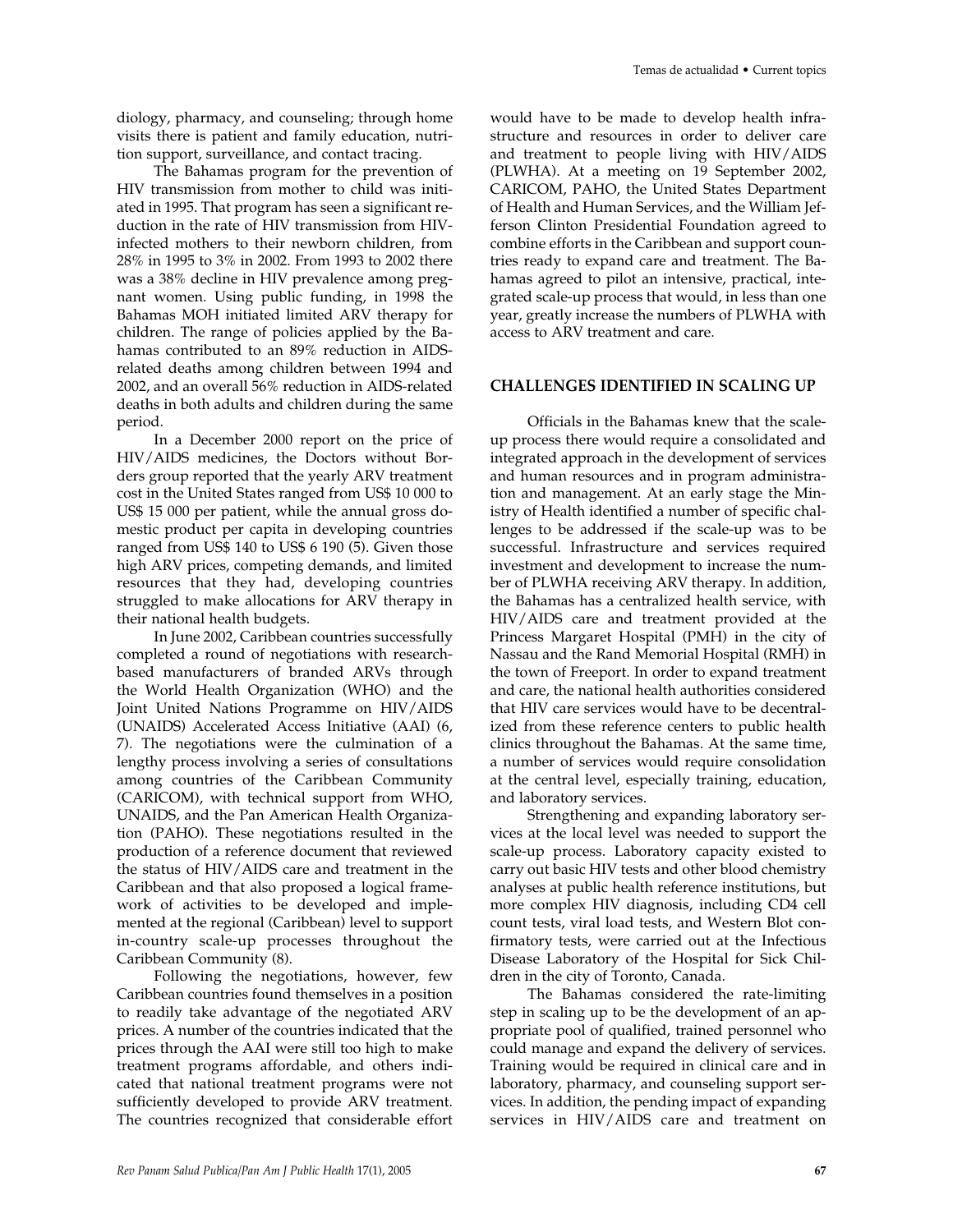human resource requirements in other services was identified as a critical issue. The national health authorities expressed concern that the scale-up process would adversely affect the capacity of the health system to provide other basic health services, and at the same time impact the quality of services being provided. A further issue to be considered was how the country would in fact expand human resource capacity as the scale-up process unfolded.

The Bahamas MOH recognized that the collection of data on costs for services and essential public health supplies would be a major challenge in the initiative. Determining those costs was considered essential in permitting the country to effectively program the number of patients to receive ARV treatment at each stage of the scale-up process. Developing and applying a cost analysis methodology for assessing the future cost of medication, supplies, and clinical care and support services was set as a priority early in the planning process. Additional financing would be required to support the scaling-up process. The Government of the Bahamas considered that external financial support would be needed in order to fully implement the scale-up plan without compromising other essential public health interventions. Prior to the scale-up, the Government of the Bahamas had already increased the budget allocation for the National AIDS Program and services. If external financial resources were not available, full implementation of the scale-up plan would be virtually impossible.

With the proposed decentralization of HIV/ AIDS care and treatment services during scale-up, the need to provide adequate information and education to health professionals and the community was considered essential. This would minimize the possibility of stigmatization of and discrimination against PLWHA who would be seeking care and treatment in public health clinics (9).

# **KEY INTERVENTION AREAS AND STRATEGY FOR SCALE-UP**

Faced with the challenges of scaling up, the Bahamas established a National Multidisciplinary Team (NMT) with competencies and experience in key areas. The NMT was comprised of experienced health care providers, program managers, senior managers, and decisionmakers from the Bahamas MOH. The NMT would receive important input from other stakeholders, including Social Services, the labor and private sectors, and NGOs. In developing a project document, the team received technical collaboration and support from WHO

#### **FIGURE 1. Key areas of intervention for scale-up of HIV/ AIDS treatment and care in the Bahamas, 2003–2005**

- 1. Infrastructure for health systems:
	- Laboratories: limited availability of specialized laboratory services
	- Pharmacy: underutilized pharmacy services and excessive drug costs
	- Training and research: inadequate capacity
	- Decentralization: to require improved infrastructure at the secondary and primary health institution level
- 2. Health services:
	- Crowded tertiary care institutions providing all levels of care
- 3. Information management:
	- Inadequate systems for managing drugs and kits, reagents, transportation, educational material, laboratories, and clinical care
- 4. Human resource capacity-building:
	- A shortage of trained health professionals for the clinical management of patients and for support services such as laboratories and pharmacies
	- Inadequate social support interventions and personnel at the community level

and PAHO staff, including personnel from PAHO technical programs based in Washington, D.C., the Caribbean Epidemiology Center in Trinidad and Tobago, and the PAHO Country Office in the Bahamas. Support was also provided by experts from a number of public health institutions in the United States, including the Centers for Disease Control and Prevention. The Clinton Foundation guided the development of the project document and facilitated the identification of an important group of resource experts from institutions such as the Pangea Global AIDS Foundation, the Institute for Healthcare Improvement, and McClain and Associates.

A series of initial consultations was held by decisionmakers within the Bahamas MOH, the Clinton Foundation, and PAHO to identify the core areas of intervention (Figure 1) on which the scaleup process would focus. The partners held their first meeting in the city of Nassau, Bahamas, in early October 2002, with a strong political mandate from the Bahamas MOH to move forward into the planning process. Thereafter, a number of important steps and activities were conducted at the country level by the NMT to facilitate achievement of objectives in the first year, as described below.

### **Planning and consensus building**

The initial program of work included site visits to treatment and care centers in the Bahamas. Discussions were held with health professionals in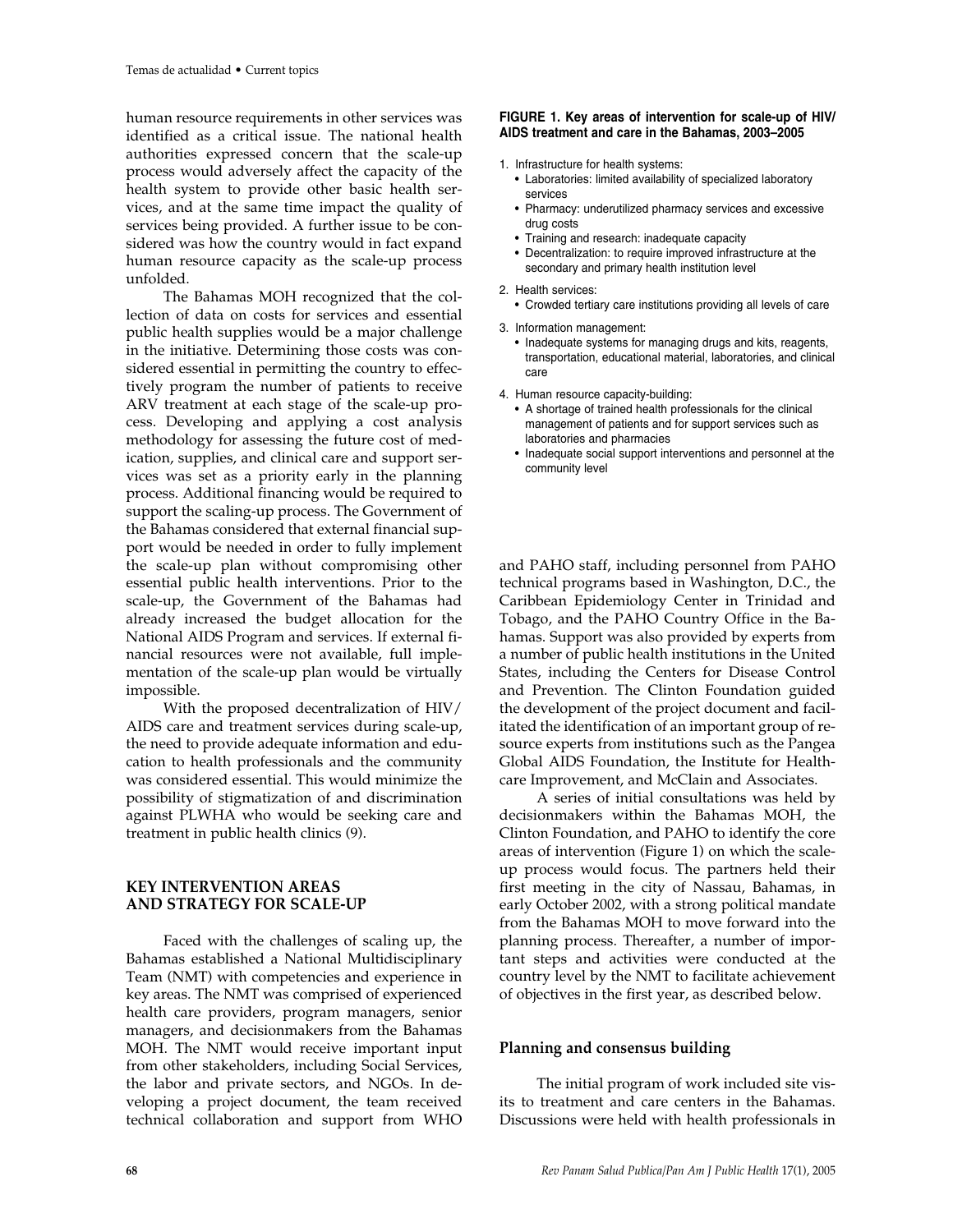the health centers in each of the key areas of intervention. The purpose of the discussions was twofold: (1) for the international partners to obtain a better understanding of the health system and services in the Bahamas and (2) for the NMT to identify principal objectives for the scale-up process. The analytical component of this phase included a review by the NMT and the international partners of health policy and HIV/AIDS plans, an evaluation of health system capacity in the delivery of services, and an assessment of available resources. In addition, the Bahamas MOH initiated a process of in-country consultation to inform and communicate with all stakeholders as well as to broaden consent and participation across sectors. During this process, discussions were held with the AIDS Foundation and other Bahamian NGOs, labor unions, the country's customs and immigration services, and the local pharmaceutical sector.

#### **Scale-up models and gaps analysis**

To achieve scale-up, it was necessary to define the resources and capacity of the health system as well as the services needed to provide care to an increased number of patients. Taking the primary objectives of the scale-up (that is, rapidly increasing the number of PLWHA receiving care and treatment), the NMT and the international partners defined models for the Bahamas MOH in the areas of clinical care and support, health organization and systems, and information management. The resources and capacity needed to make each of the models operational were estimated and measured by the NMT and the international partners against existing resources and capacity in a "gaps analysis." The key areas of the health system assessed in the gaps analysis are presented in Figure 2. In this way the NMT determined the main gaps within the health system as well as the resources and capacity needed to expand treatment and care. The results of the analysis in fact largely confirmed that the principal challenges to the scale-up process would continue to be the development and deployment of adequately trained human resources throughout the clinical care and support services as well as the mobilization of financial resources.

#### **Development of the logical framework**

The NMT and the international partners then applied a logical framework, taking the primary goals of the scale-up process and translating them into expected results, objectives, and activities. An operational plan was developed, and within it the

#### **FIGURE 2. Key areas assessed in the Bahamas "gaps analysis," December 2002**

- 1. Direct patient support:
	- Counseling (post-test, in-patient, health providers)
	- Patient education
	- Prevention of mother-to-child transmission
	- HIV+ women's clinic
	- HIV+ adult clinic
	- Children
	- Nursing and home visits
	- Other social support
- 2. Clinical support services:
	- Laboratory
	- Pharmacy
- 3. Information management:
	- Centralized Information Management System of the National AIDS Program
	- The Bahamas National Information Management System

NMT identified three goals: (1) to extend comprehensive care to all PLWHA by 2005; (2) to prevent the transmission of HIV, specifically targeting partners and children of PLWHA; and (3) to establish a national HIV/AIDS resource center to coordinate national programs.

At the same time, the NMT and the international partners prepared cost estimates in accordance with the scale-up objectives. Costs were calculated based on the resources and the capacity that the gaps analysis had indicated were needed. The costs were divided into two categories: (1) one-time capital investment costs (e.g., building of new laboratories, refurbishing of the coordination center for the National AIDS Program) and (2) operating costs (Figure 3). It was estimated that US\$ 23.4 million would be required over a three-year period to ensure the provision of comprehensive care and treatment to 6 900 PLWHA, including approximately 3 200 receiving ARV therapy. The framework for monitoring and evaluation of program implementation was developed by the NMT and the international partners, focusing on process, impact, and outcomes.

#### **Implementation phase**

Prior to implementation the scale-up proposal was finalized by the NMT and submitted to the Clinton Foundation in order to facilitate fundraising. A commitment of US\$ 1 million for the 2003–2005 period was secured by the Clinton Foundation from the private sector in the Bahamas to support some of the initial activities, in particular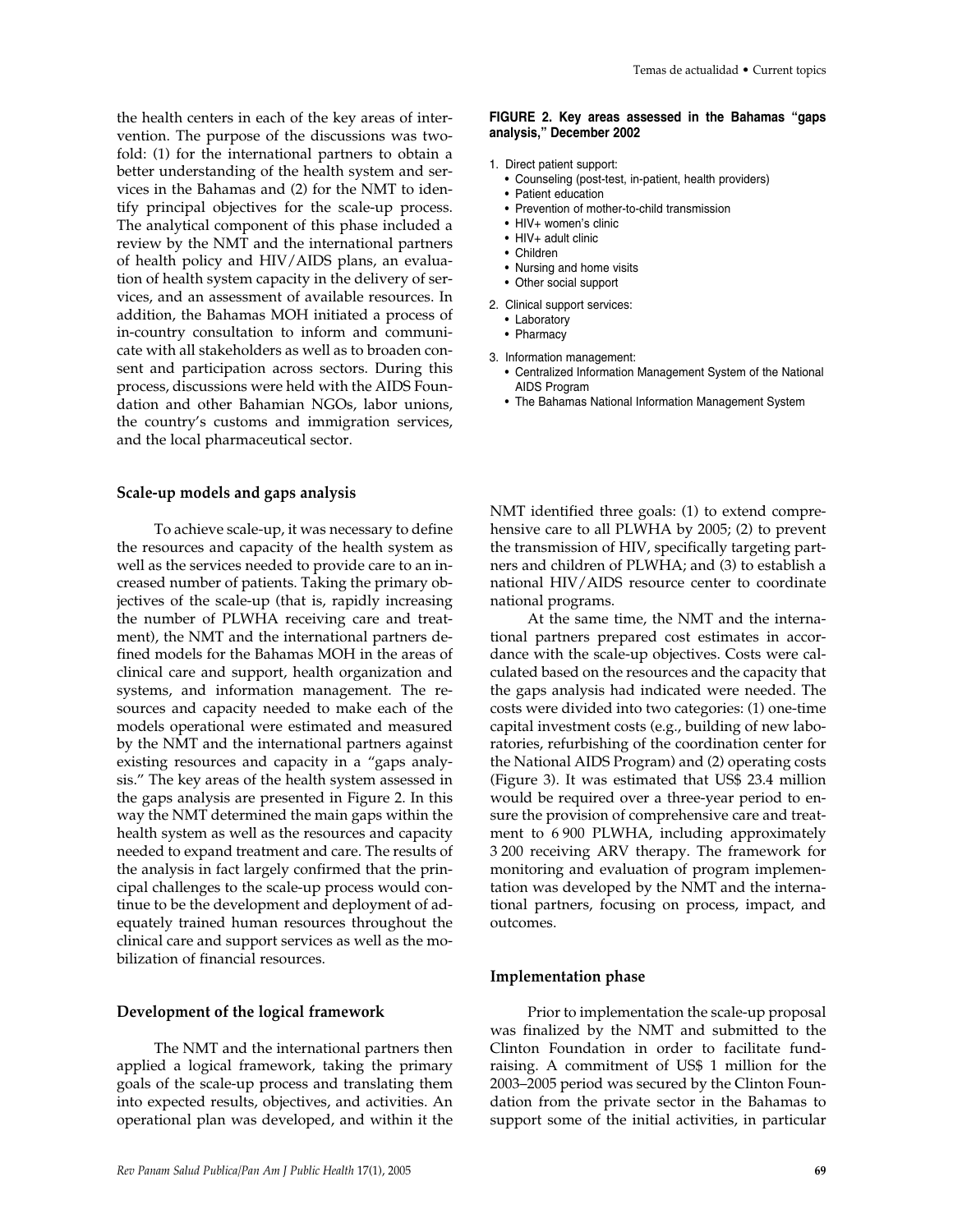| FIGURE 3. Estimated costs for scaling up HIV/AIDS treat- |  |
|----------------------------------------------------------|--|
| ment and care in the Bahamas for the period of 2003-2005 |  |

| 1. Capital investment costs:<br>• Equipment and capital improvements                                                                                                    | US\$ 0.6 million                                                                                 |
|-------------------------------------------------------------------------------------------------------------------------------------------------------------------------|--------------------------------------------------------------------------------------------------|
| 2. Operating costs:<br>• Medicines<br><b>HIV/AIDS</b> antiretroviral medicines<br>Medicines used against opportunistic<br>infection                                     | US\$ 4.7 million                                                                                 |
| • Outpatient primary and specialized<br>medical care<br>Personnel                                                                                                       | US\$ 3.1 million                                                                                 |
| Specialized care providers<br>• In-patient medical care<br>Personnel                                                                                                    | US\$ 8.6 million                                                                                 |
| Hospital operating costs<br>• Laboratory services<br>CD4 tests<br>Viral load monitoring<br>FI ISA                                                                       | US\$ 3.3 million                                                                                 |
| Other tests<br>Shipping of samples<br>• Prevention and education<br>Personnel                                                                                           | US\$ 0.7 million                                                                                 |
| Supplies<br>• Training and technical assistance<br>• Research<br>• Surveillance<br>• Monitoring and evaluation<br>• Program support<br>Administration<br>Transportation | US\$ 0.5 million<br>US\$ 0.4 million<br>US\$ 0.1 million<br>US\$ 0.3 million<br>US\$ 1.1 million |

training of laboratory staff and organizational development. Of the funds committed, US\$ 500 000 had been disbursed as of November 2004. The Clinton Foundation in late 2002 also committed to financially support the scale-up process, and by December 2003 had disbursed US\$ 1 million to fund specific elements of the program of work. However, it is important to note that scaling up in the Bahamas did not depend on receipt of external funds, but actually began in late 2002, financed completely by the Government of the Bahamas. As of September 2003 the Bahamas MOH had used additional resources assigned by the Government to the National AIDS Program and health services to increase the numbers of patients receiving ARV therapy by almost 1 000 at two specialized clinics, on the islands of New Providence and Grand Bahama.

# **CONDITIONS FAVORABLE TO SCALING UP IN THE BAHAMAS**

An evaluation of the Bahamas experience makes it possible to identify a number of conditions

that have contributed significantly to the successful implementation of the scale-up process so far.

The Bahamas MOH has consistently provided leadership at the national and Caribbean regional level in combating HIV/AIDS. The commitment of the Bahamas MOH at the highest level to the scaleup initiative was key to the success of the initiative. The MOH led the development of the process, ensuring consultation with all levels of the health sector as well as with partners from other key sectors. Through its actions the MOH created a solid foundation that permitted collaboration, planning, and program execution. A number of groups organized themselves into a coherent support network working in collaboration with and under the leadership of the Bahamas MOH to provide support services to PLWHA at various levels. These groups included the AIDS Foundation of the Bahamas, the National Insurance Board, the Department of Social Services of the Ministry of Social Services and Community Development, private insurance companies, unions, and other groups from civil society.

It is national policy in the Bahamas that all residents should have universal access to essential health services and social services. The Bahamas supports an extensive and well-planned health infrastructure that provides preventive and primary health care services through a system of public hospitals and community clinics. Approximately 85% of the population receives care through the public health system (in general, high-income individuals use the private sector). Individuals are asked to contribute to the cost of care in the public system, but services are not denied due to an inability to pay.

Since the first days of ARV use in the Bahamas, the National AIDS Program has promoted the use of the most cost-effective ARVs in the prevention of HIV transmission from mother to child and in triple therapy. The Bahamas has identified appropriate qualified sources of ARV medicines, from both original-branded and generic drug manufacturers (10), and has minimized drug costs in combination therapy through price negotiations brokered by the Clinton Foundation (11), thus increasing the number of patients who can be treated.

### **LESSONS LEARNED**

The scale-up process has resulted in the Bahamas providing ARV treatment to 100% of the target group for 2003, and approximately 35% of the total target group for 2005. A number of important lessons can be drawn from the process in the Bahamas, as described in the following five subsections.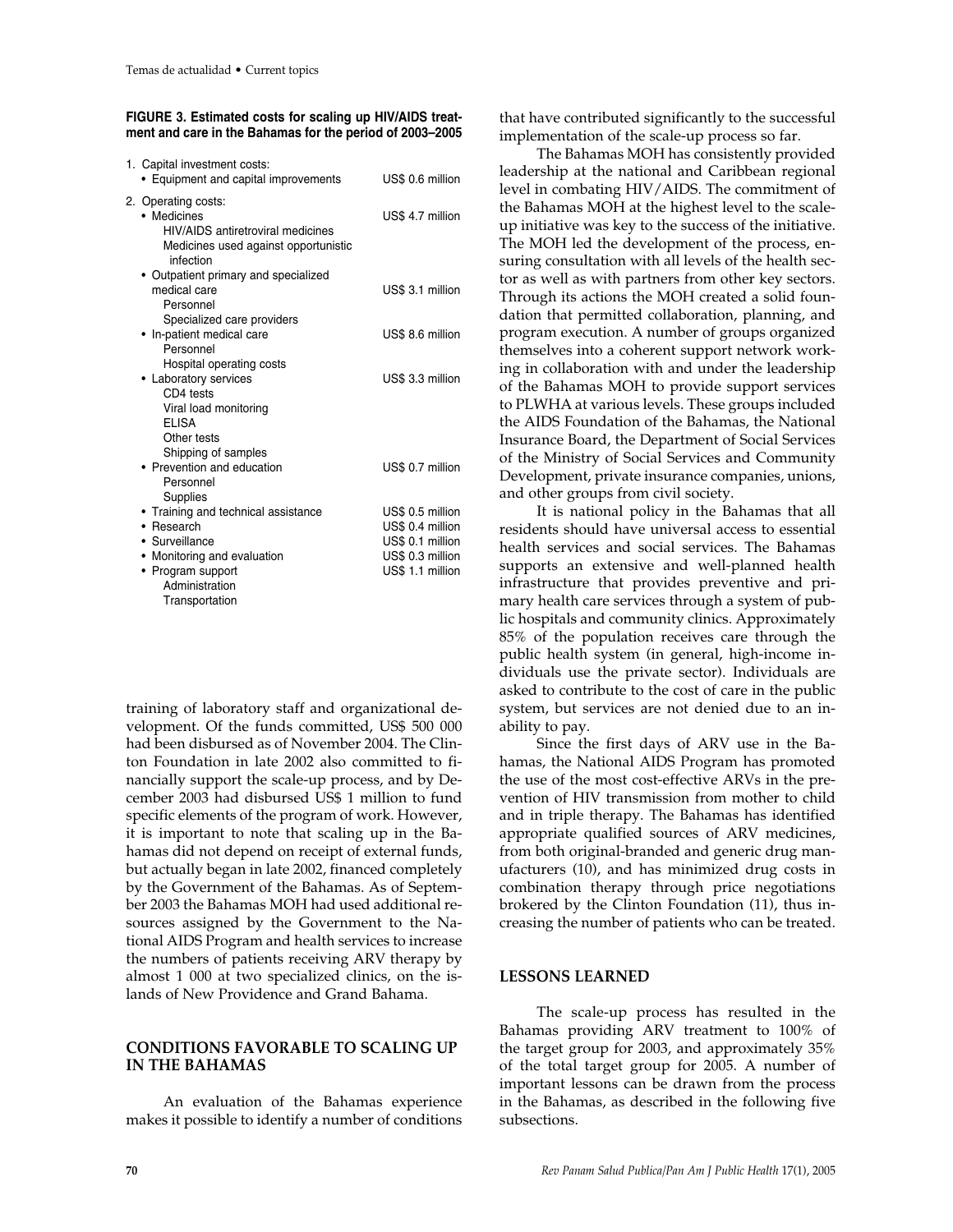#### **The importance of political leadership and commitment**

The will and political commitment of the Government of the Bahamas to move forward in scaling up has been critical to the success of the process. Effective leadership is essential to mobilize all stakeholders in the process, including PLWHA, the pharmaceutical sector, labor unions, and health professionals. The time and effort required to develop and coordinate an integrated approach to scale-up is considerable, as evidenced by the experience in the Bahamas. However, the time and effort that national authorities have invested in the process has led to the development of partnerships that effectively draw upon the experience of national and international institutions and experts.

## **An integrated approach accelerates the process, but it requires effective management**

A multidisciplinary approach to scaling up HIV/AIDS care and treatment accelerates the rate at which PLWHA can access care and treatment. A multidisciplinary approach also develops momentum at the national level and facilitates participation and achievement of results. However, the roles and responsibilities of members of the multidisciplinary team must be clearly delineated by the national authorities during the initial planning phase. The team should be led by an individual with experience in program management, coordination, and execution. That person does not necessarily have to be a clinician.

## **Managerial, administrative, and technical tools are essential to support scale-up planning and implementation**

Guiding principles, a conceptual framework, and a methodology for planning are essential for the development of the scale-up project (12). The scale-up model and the tools that are required for planning and implementation may differ from country to country, depending on resource availability and capacity (13). Resource and capacity assessment tools are required to evaluate the performance of the health system and the services provided. Such an evaluation permits the identification of gaps within the health system, at the organizational level, or in service provision that may hinder an effective scale-up process. Costing tools are also required to assist national authorities in determining accurate estimates of costs and future funding requirements.

# **Identifying cost savings in the provision of existing services may partially fund the scale-up process**

The identification of cost savings in the provision of existing care and treatment services may be critical in identifying funds for scale-up. In the case of the Bahamas, ARV costs were reduced from approximately US\$ 3 000 to US\$ 480 per patient per year, facilitating a rapid expansion of treatment coverage.

# **Sustainability depends on mobilizing and scheduling resources**

Clear consideration must be given to additional financing sources for scale-up once costs have been determined. In the case of the Bahamas there is a financing gap of approximately US\$ 22.4 million for a three-year period that must now be addressed. Developing a human resource plan for the scale-up is also critical to the success of the operation. Due consideration must be given to human resource requirements in relation to the schedule for scale-up, as well as to the policy for recruitment and the time required to contract and train health professionals. Addressing human resource issues should be initiated at the earliest possible stage as the development of human resource capacity is considered the rate-determining step in scaling up.

# **CONCLUSIONS**

The process developed by the Bahamas MOH in scaling up HIV/AIDS care and treatment has produced noteworthy results, as shown by the rapid increase in the number of PLWHA accessing ARV treatment. Through political commitment and strong leadership, the Bahamas MOH achieved the establishment of a multidisciplinary team that combined national expertise and local knowledge with international expertise and support. The partnership was not limited to the health sector, but encompassed the labor and private sectors, social services, and the community.

The success of the approach developed in the Bahamas can be characterized in a few succinct phrases. Effective communication facilitated the dissemination of information and the involvement of all partners. Sound planning allowed a phased increase in health service delivery. Good management practices maximized the value of the input from the various partners. Solid leadership made it possible to set clear objectives and targets, coordinate efforts, and increase the partners' motivation.